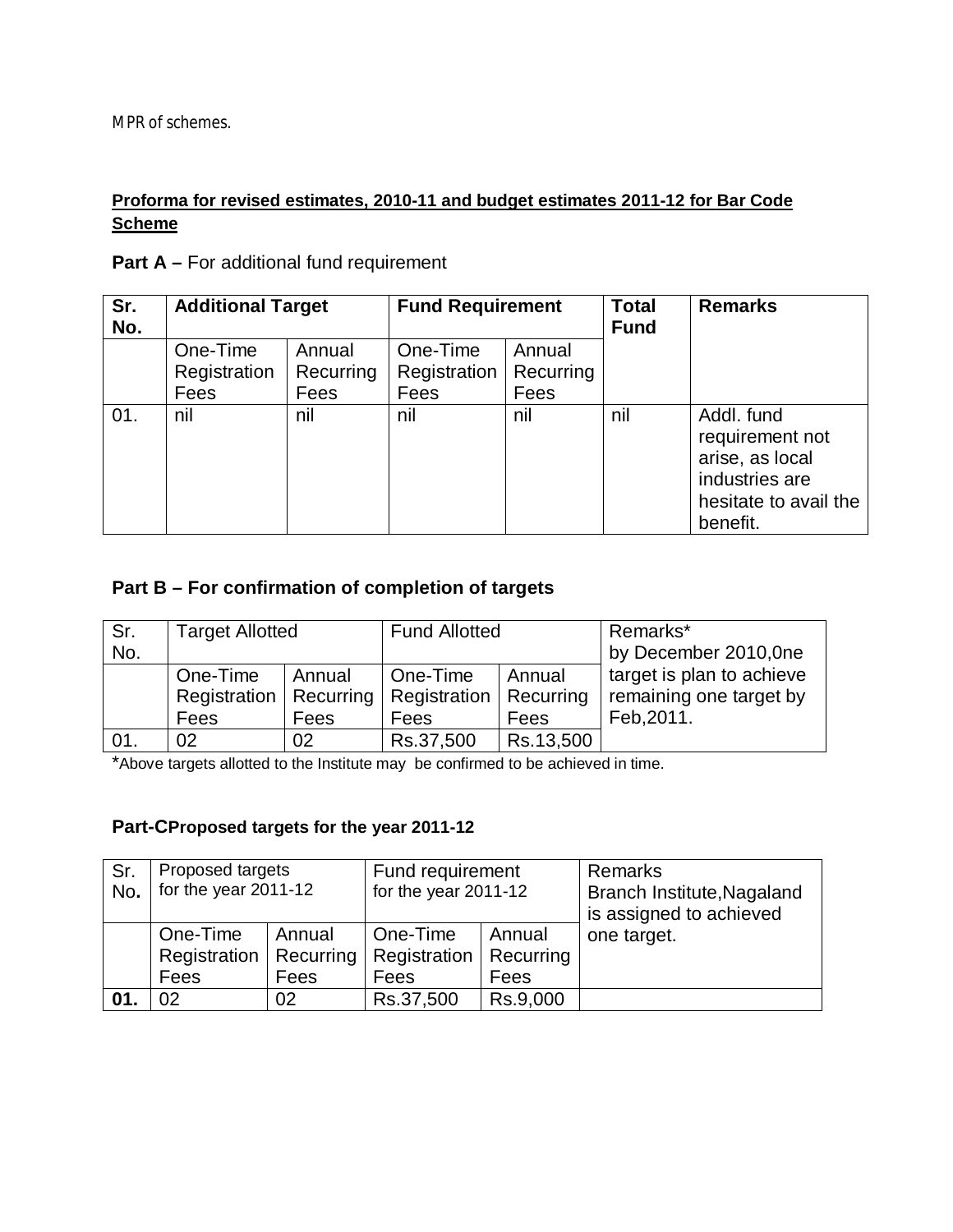No.R/9033/SENET/2010-11/ **SPEED POST** Dated 04/05/2010

To,

The Development Commissioner(MSME), NirmanBhavan, 7th Floor, New Delhi - 1100108.

#### **Kind attention : Shri S.V. Sharma, Dy. Director(SENET).**

Sub : Monthly Expenditure Statement and requirement of fund.under SENET-Reg

Sir,

The monthly expenditure statement under SENET in respect of this Institute for the month of March, 2011 is furnished as below.

#### MONTHLY EXPENDITURE STATEMENT OF SENET

A. Expenditure Statement of SENET fund up to the month of March,2012 of MSME-DI, Imphal for the financial year 2011-12.

| Sanction No. &<br>date                                                           | Purpose                                  | Sanctioned<br>amount (Rs.) | Expenditure<br>during the<br>month | Cumulative<br>expenditure<br>up to the<br>month | <b>Balance</b> | Remarks                                                                                          |
|----------------------------------------------------------------------------------|------------------------------------------|----------------------------|------------------------------------|-------------------------------------------------|----------------|--------------------------------------------------------------------------------------------------|
| 71/3/MSMEDIs/<br>Senet/2011 dt.<br>21.04.2011<br>71/3/MSMEDIS/<br>Senet/2011 dt. | AMC of PCs,<br>Laptop,<br>Printers, etc. | 24,000<br>25,000           | Nil                                | Nil                                             | 49,000         | <b>Bills for AMCs</b><br>of PC, Laptop<br>was sent to<br>PAO/Kolkatta<br>but was<br>returned due |
| 07.09.2011                                                                       | Web<br>maintenance                       | 17,000                     | Nil                                | Nil                                             | 17,000         | to minor<br>mistake at                                                                           |
|                                                                                  | Lease Line                               | 11,000<br>4000             | 2224                               | 15,000                                          | nil            | DDO level.                                                                                       |
|                                                                                  | Contingencies                            | 9,000<br>16,000            | 13,125                             | 23,409                                          | 1591           |                                                                                                  |
| Nil                                                                              | Hardware<br>items                        | 1,06,000                   | 3,539                              | 38,409                                          | 67,591         |                                                                                                  |
| <b>Grand Total</b>                                                               |                                          | 1,20,000                   | <b>Nil</b>                         | <b>Nil</b>                                      | 1,20,000       |                                                                                                  |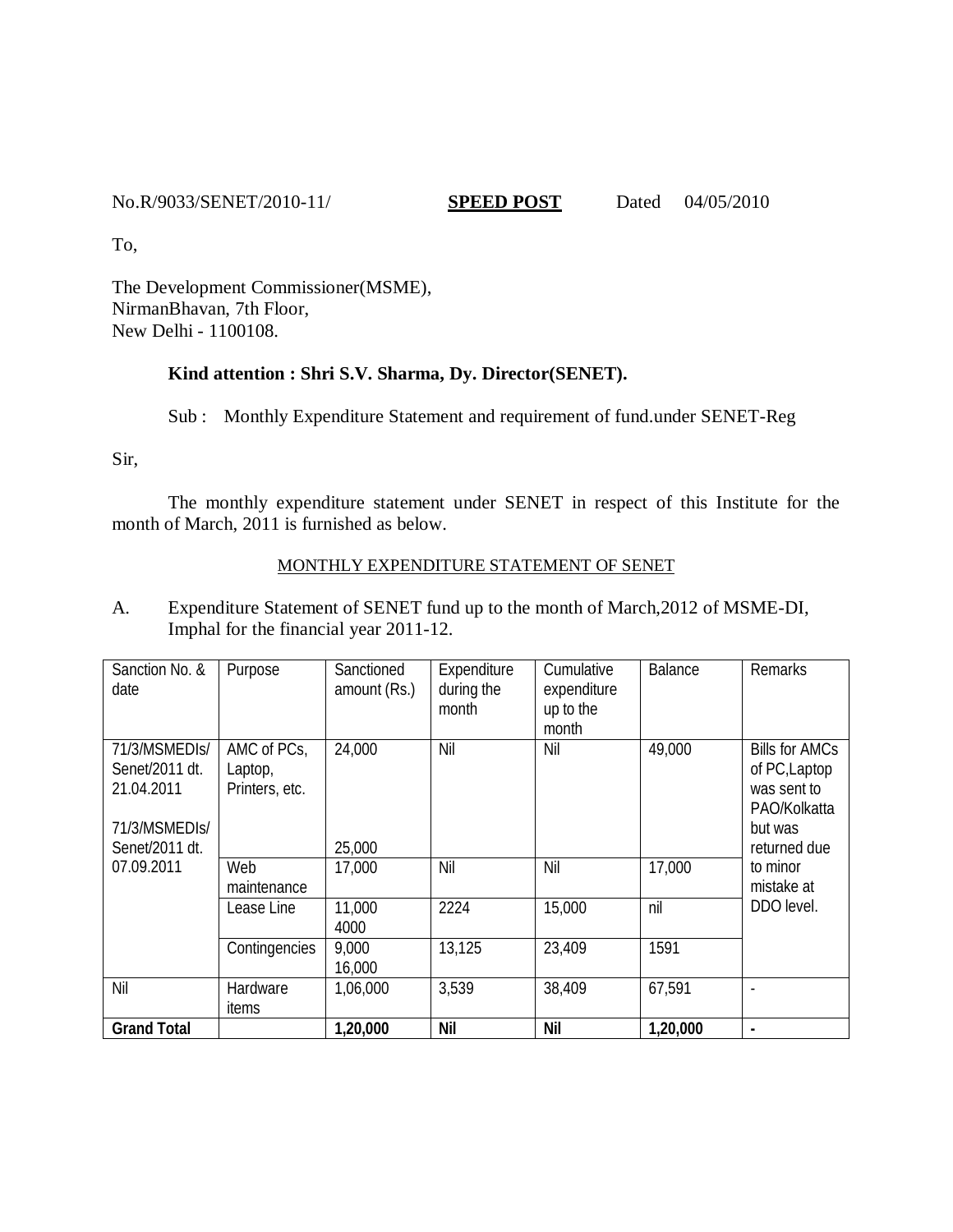B. Requirement of fund under SENET in various heads to meet expenses as detail below for the current financial year 2012-13.In respect of this institute and Branch institute, Dimapur.

| Sanction No.<br>& date | Purpose        | Propose<br>Sanctioned | Remarks        |
|------------------------|----------------|-----------------------|----------------|
|                        |                | amount (Rs.)          |                |
|                        | AMC of PCs,    | 50,000                | The amount     |
|                        | Laptop,        |                       | projected      |
|                        | Printers, etc. |                       | includes fund  |
|                        |                |                       | for Branch     |
|                        | Web            | 12,000                | MSMF-          |
|                        | maintenance    |                       | DI, Dimapur in |
|                        | Lease Line     | 14,000                | respect of     |
|                        | Contingencies  | 35,000                | AMCs only.     |
| Nil                    | Hardware       | Nil                   |                |
|                        | items          |                       |                |
| <b>Grand Total</b>     |                | 1,11,000.00           |                |

Yours faithfully,

( Th. Baite ) Dy. Director I/c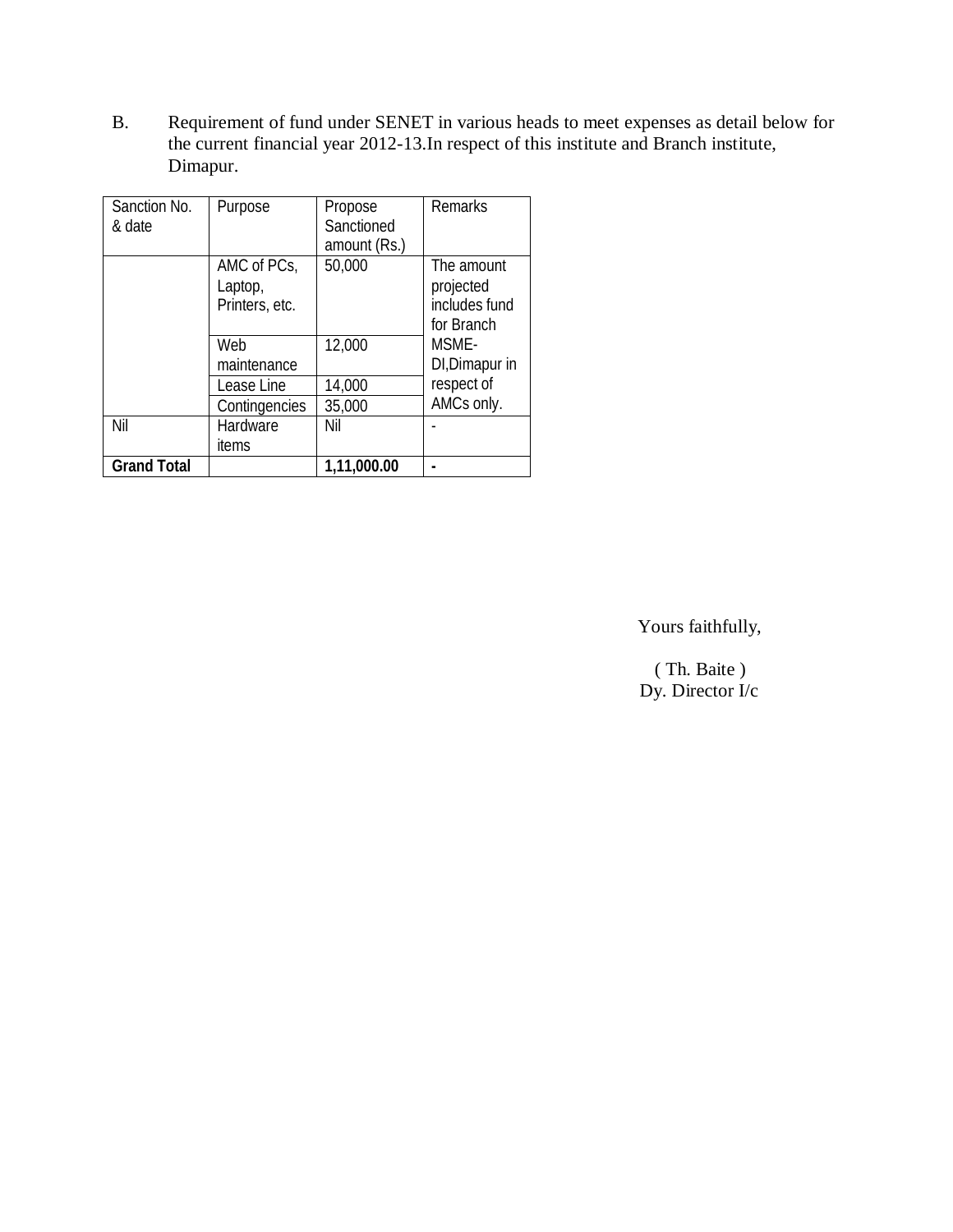### **Basic Cluster Information**

| 1.        | Name of the Cluster:                                                                                                                                                                                                   |  |
|-----------|------------------------------------------------------------------------------------------------------------------------------------------------------------------------------------------------------------------------|--|
|           | (Product, Place)                                                                                                                                                                                                       |  |
| 2.        | District:                                                                                                                                                                                                              |  |
| 3.        | State/UT:                                                                                                                                                                                                              |  |
| 4.        | Products Manufactured/Services in the<br>cluster:                                                                                                                                                                      |  |
| 5.        | Brief process of manufacturing                                                                                                                                                                                         |  |
| 6.        | NIC Code of the main product                                                                                                                                                                                           |  |
| 7.        | Product Group (like-Mechanical,<br>Electrical, Metallurgy, Electronics,<br>Food, Glass & Ceramics, Leather, Light<br>Engg, Plastic, Stone, Gem&Jewellery,<br>Handloom, Hosiery, IT, Artisan,<br>Pharma, Chemical, Misc |  |
| 8.        | Clusters age: (years)                                                                                                                                                                                                  |  |
| 9.<br>10. | Total number of enterprises<br>(a) Micro enterprises<br>(b) Small enterprises<br>(c) Mediumenterprises<br>(d) Ownedby Women<br>(e) Owned by SC/ST<br><b>Owned by Minorities</b><br>(f)<br>Turnover (paRs. in lakh)     |  |
| 11.       | Export (Per annum):                                                                                                                                                                                                    |  |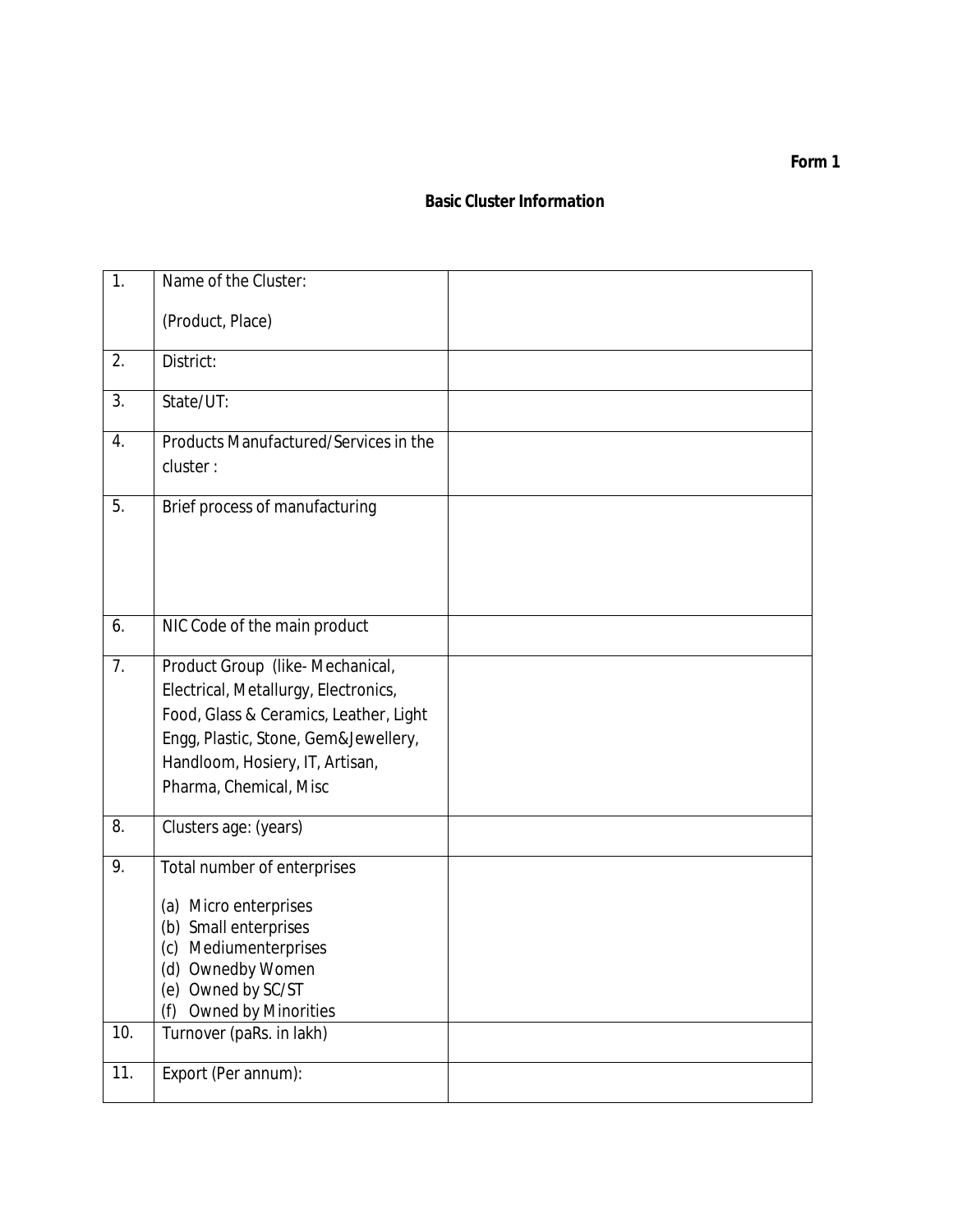| 12. | Employment<br><b>Direct</b><br>a)<br>Indirect<br>b)                                                                                                                                                              |  |
|-----|------------------------------------------------------------------------------------------------------------------------------------------------------------------------------------------------------------------|--|
| 13. | Average income of workers (Rs per<br>month):                                                                                                                                                                     |  |
| 14. | Whether Pollution control clearance is<br>required for units:<br>(a) Pollution compliance (No. of Units):<br>(b) Whether units are aware of other<br>Gol Schemes like NMCP, ISO-9000,<br>Bar Coding, CLCSS, etc. |  |
| 15. | Interventions<br>Earlier<br>by<br>other<br>departments in the cluster                                                                                                                                            |  |
| 16. | Contact Details of existing<br>CFCs/<br>Testing Center/ Technical Institutions in<br>the cluster                                                                                                                 |  |
| 17. | Any other important information:                                                                                                                                                                                 |  |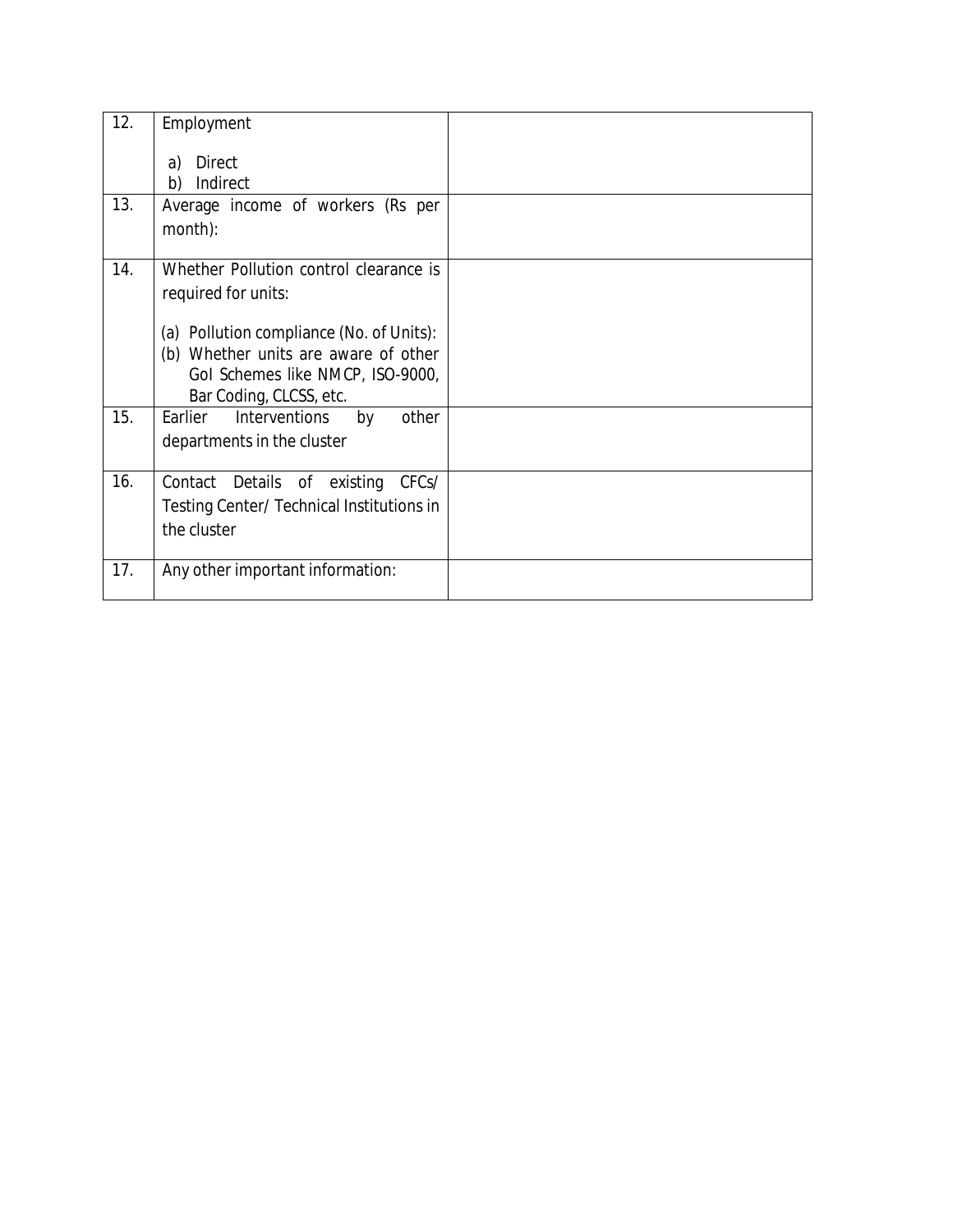# **MONTHLY PROGRESS REPORT FOR DIAGNOSTIC STUDY REPORT (DSR)**

| $\mathbf{1}$   | Name of the Cluster:                                                                                              |                         |
|----------------|-------------------------------------------------------------------------------------------------------------------|-------------------------|
| 2              | Report for                                                                                                        | (month),  (Year)        |
| 3              | Date of Approval of DSR                                                                                           |                         |
| 4              | Project Cost                                                                                                      | Gol                     |
|                |                                                                                                                   | Industry                |
|                |                                                                                                                   | <b>State Government</b> |
|                |                                                                                                                   |                         |
| 5              | Time Duration for preparing DSR                                                                                   |                         |
| 6              | Proposal submitted by                                                                                             |                         |
| $\overline{7}$ | Implementing Agency (Contact<br>Person, Designation, Phone/<br>Mobile no. & E-mail)                               |                         |
| 8              | CDE/CDA - Name, Phone/ Mobile<br>no. & E-mail                                                                     |                         |
| 9              | Date of completion of DSR<br>(including validation)                                                               |                         |
| 10             | Contact details of Expert agency<br>involved in preparing DSR:                                                    |                         |
| 11             | Problems identified in DSR relating<br>to                                                                         |                         |
|                | Technology<br>1.<br>2.<br>Quality<br><b>Raw Material</b><br>3.<br>4.<br>Credit<br>5.<br>Testing<br>Training<br>6. |                         |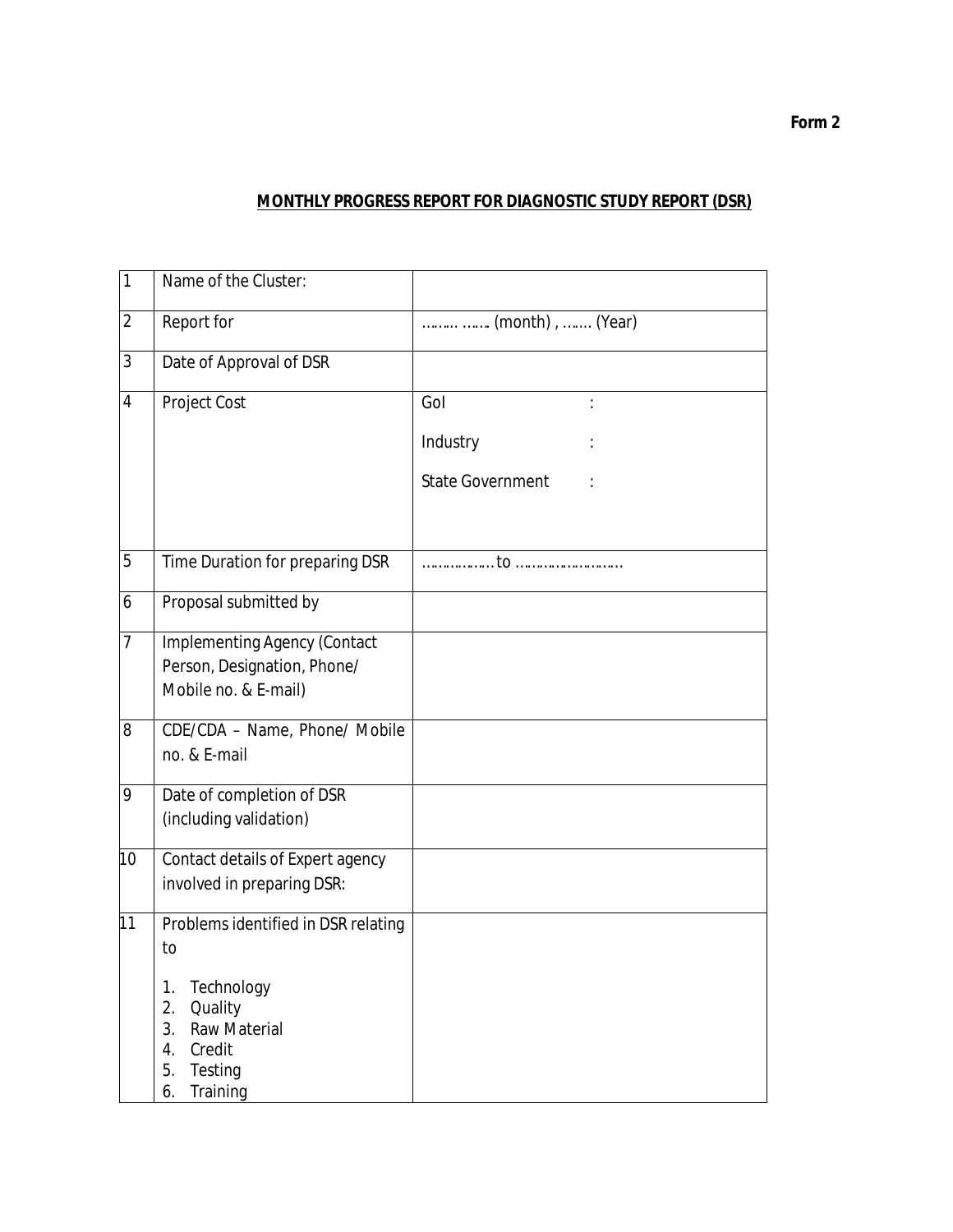|    | 7.<br>Marketing<br>Pollution<br>8.<br><b>Energy Efficiency</b><br>1. |  |
|----|----------------------------------------------------------------------|--|
|    | <b>Capacity Building</b><br>2.                                       |  |
|    | Common Facility Centre (CFC)<br>9.                                   |  |
|    | 10. Networking                                                       |  |
|    | 11. Other problems                                                   |  |
| 12 | Key Interventions expected under                                     |  |
|    | MSE-CDP:                                                             |  |
|    |                                                                      |  |
|    |                                                                      |  |
|    |                                                                      |  |
|    |                                                                      |  |
|    |                                                                      |  |
|    |                                                                      |  |
| 13 | Market Scenarios for<br>Future                                       |  |
|    | Growth:                                                              |  |
|    |                                                                      |  |
|    | (Domestic and Export)                                                |  |
| 14 | Contact details of SPV, if any                                       |  |
|    |                                                                      |  |

#### **Form 3**

## **MONTHLY PROGRESS REPORT FOR SOFT INTERVENTIONS**

| a. | Name of the Cluster:                      |                  |
|----|-------------------------------------------|------------------|
| b. | Report for                                | (month),  (Year) |
| C. | Date of Approval of Soft<br>Interventions |                  |
| d. | <b>Project Cost</b>                       | Gol<br>٠         |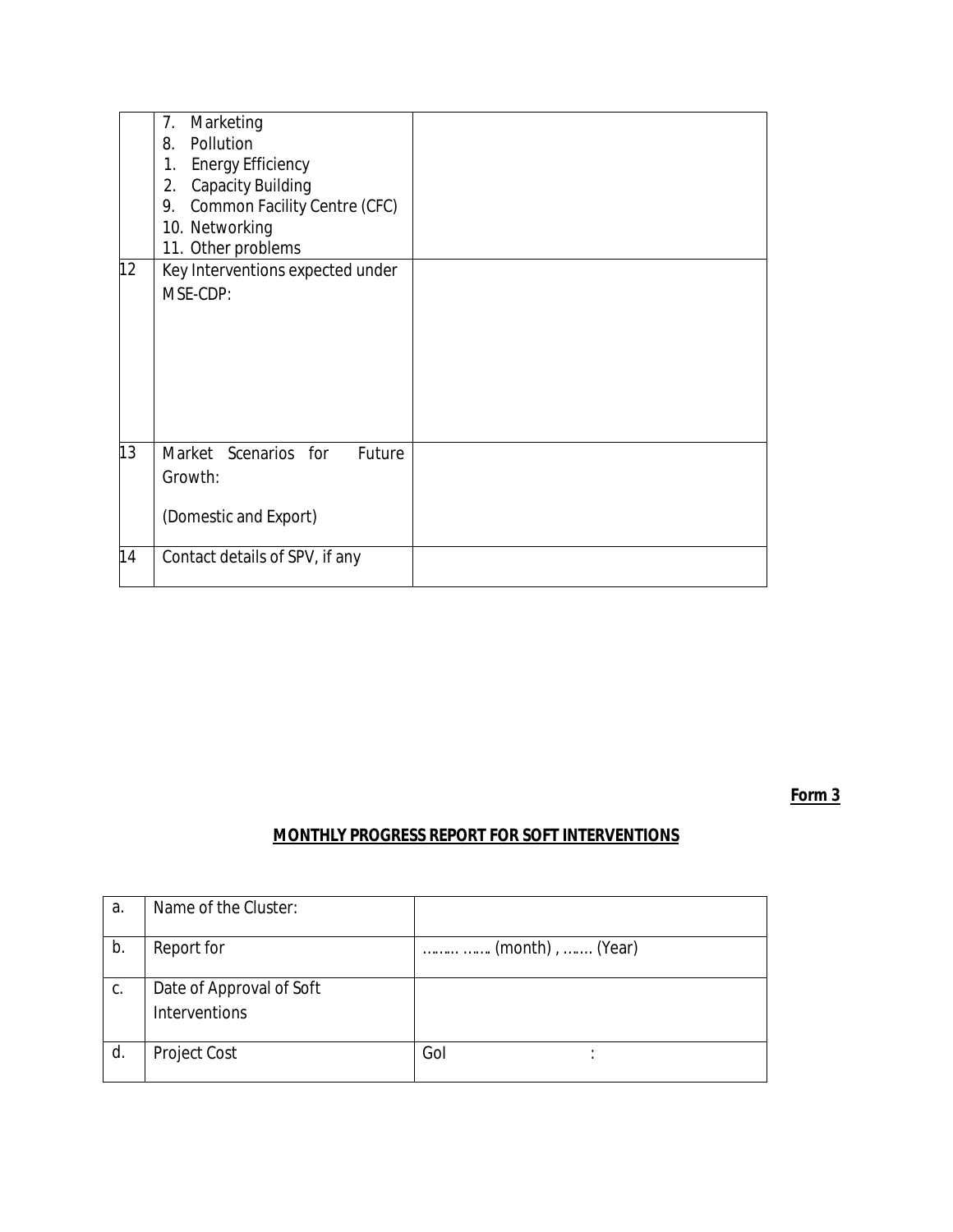|    |                                       | Industry                |
|----|---------------------------------------|-------------------------|
|    |                                       | <b>State Government</b> |
|    |                                       | <b>Others</b><br>٠      |
| е. | Duration of Interventions             | $\mathsf{to}$<br>.      |
| f. | Proposal submitted by                 |                         |
| g. | <b>Implementing Agency</b>            |                         |
| h. | Contact Details of SPV, if formed     |                         |
| i. | <b>Contact Details of Association</b> |                         |

# **Status of Implementation of Activities**

## **(Attach separate sheets for details)**

|                | <b>Activity</b>       | <b>Schedule</b>  | <b>Activit</b> | <b>Outcome of the activity</b> | <b>Expendit</b> | <b>Remarks</b> |
|----------------|-----------------------|------------------|----------------|--------------------------------|-----------------|----------------|
|                |                       | (month/<br>year) | y done         |                                | ure             |                |
| $\mathbf{1}$   | <b>Trust Building</b> |                  |                |                                |                 |                |
|                | a.<br>$\sim$          |                  |                |                                |                 |                |
|                | b.<br>$\sim$          |                  |                |                                |                 |                |
|                | C.                    |                  |                |                                |                 |                |
|                |                       |                  |                |                                |                 |                |
|                |                       |                  |                |                                |                 |                |
|                |                       |                  |                |                                |                 |                |
|                |                       |                  |                |                                |                 |                |
|                |                       |                  |                |                                |                 |                |
|                |                       |                  |                |                                |                 |                |
|                |                       |                  |                |                                |                 |                |
|                |                       |                  |                |                                |                 |                |
| $\overline{2}$ | Capacity building     |                  |                |                                |                 |                |
|                |                       |                  |                |                                |                 |                |
|                | a.<br>$\sim$          |                  |                |                                |                 |                |
|                | b.<br>$\ldots$        |                  |                |                                |                 |                |
|                | C.                    |                  |                |                                |                 |                |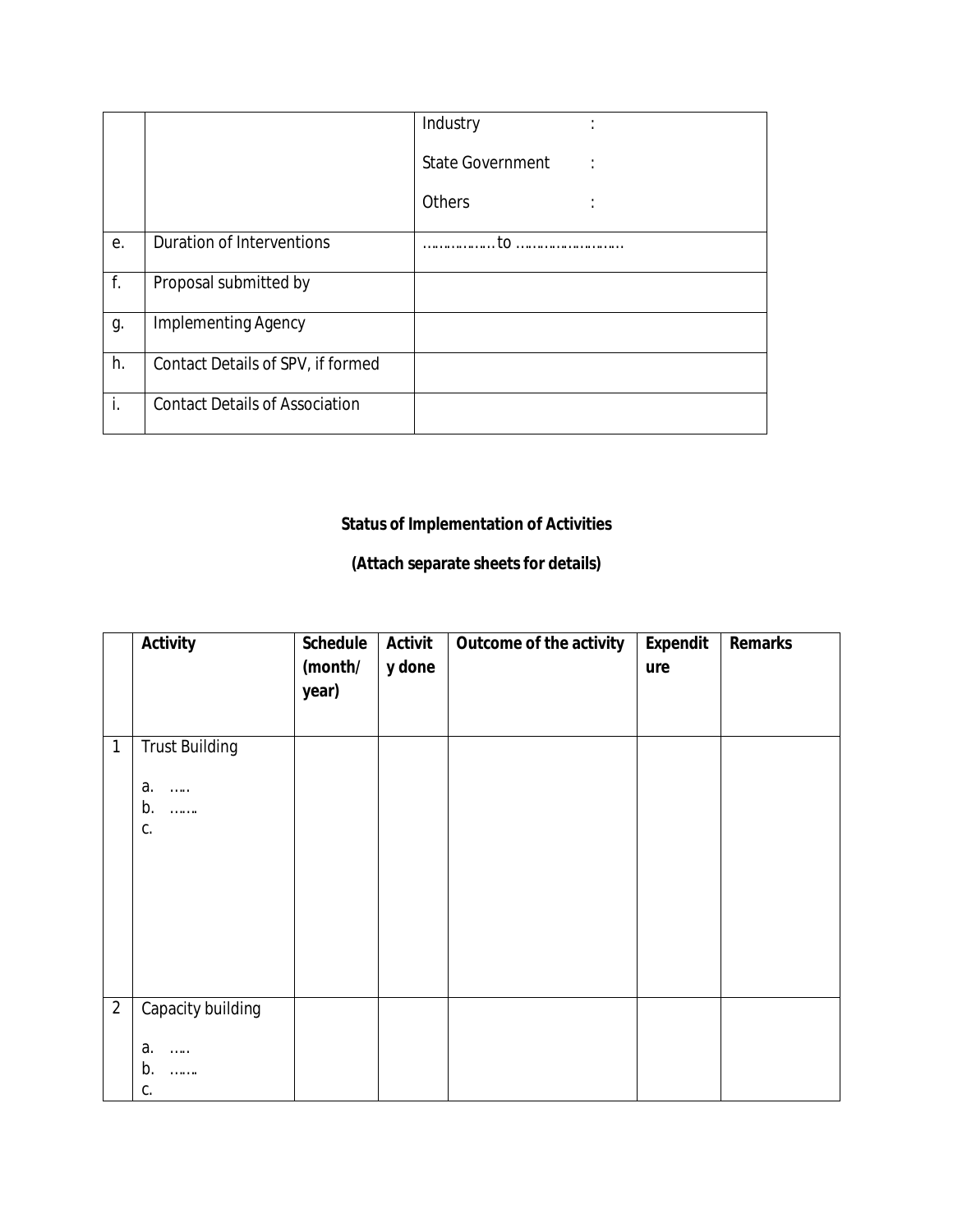| $\mathfrak{Z}$   | Technology<br>Upgradation                 |  |  |  |
|------------------|-------------------------------------------|--|--|--|
|                  | a.<br>$\sim$<br>b.<br>$\ldots$            |  |  |  |
|                  | C.                                        |  |  |  |
|                  |                                           |  |  |  |
|                  |                                           |  |  |  |
| $\overline{4}$   | <b>Quality Upgradation</b>                |  |  |  |
|                  | a.<br>b.<br>$\ldots$<br>C.                |  |  |  |
|                  |                                           |  |  |  |
| $\overline{5}$   | Market<br>Development                     |  |  |  |
|                  | a.                                        |  |  |  |
|                  | b.<br>$\sim$<br>C.                        |  |  |  |
|                  |                                           |  |  |  |
|                  |                                           |  |  |  |
| $\boldsymbol{6}$ | <b>Credit Facilitation</b>                |  |  |  |
|                  | a.<br>b.<br>C.                            |  |  |  |
|                  |                                           |  |  |  |
|                  |                                           |  |  |  |
| $\overline{7}$   | Setting up of CFC,<br>including formation |  |  |  |
|                  | of SPV                                    |  |  |  |
|                  |                                           |  |  |  |
|                  | $a. \ldots .$                             |  |  |  |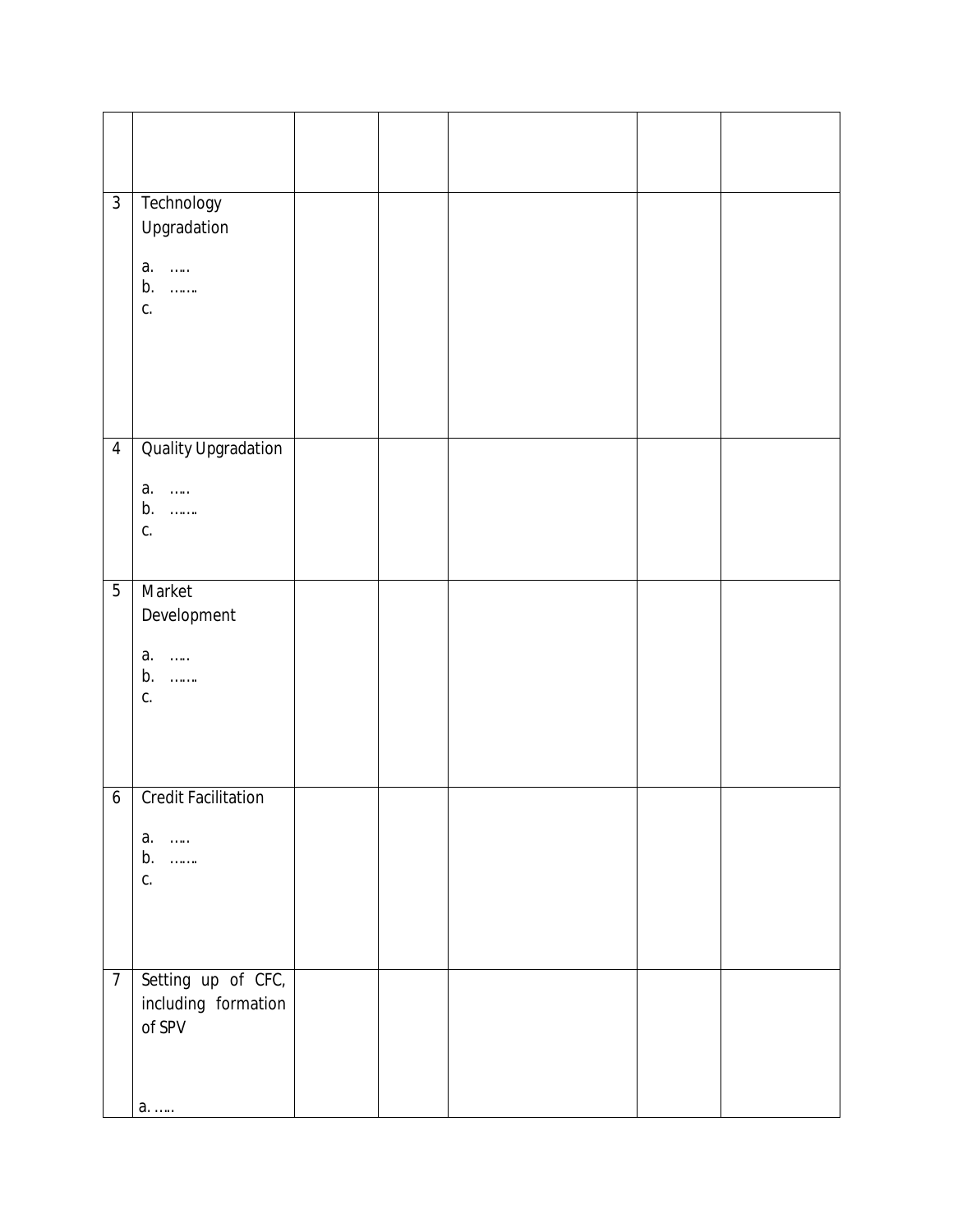|   | $b$                      |  |  |  |  |  |
|---|--------------------------|--|--|--|--|--|
|   | C.                       |  |  |  |  |  |
|   |                          |  |  |  |  |  |
|   |                          |  |  |  |  |  |
|   |                          |  |  |  |  |  |
| 8 | Any other activities     |  |  |  |  |  |
|   |                          |  |  |  |  |  |
|   | not covered above        |  |  |  |  |  |
|   | (specify)                |  |  |  |  |  |
|   |                          |  |  |  |  |  |
|   | <b>Total Expenditure</b> |  |  |  |  |  |
|   |                          |  |  |  |  |  |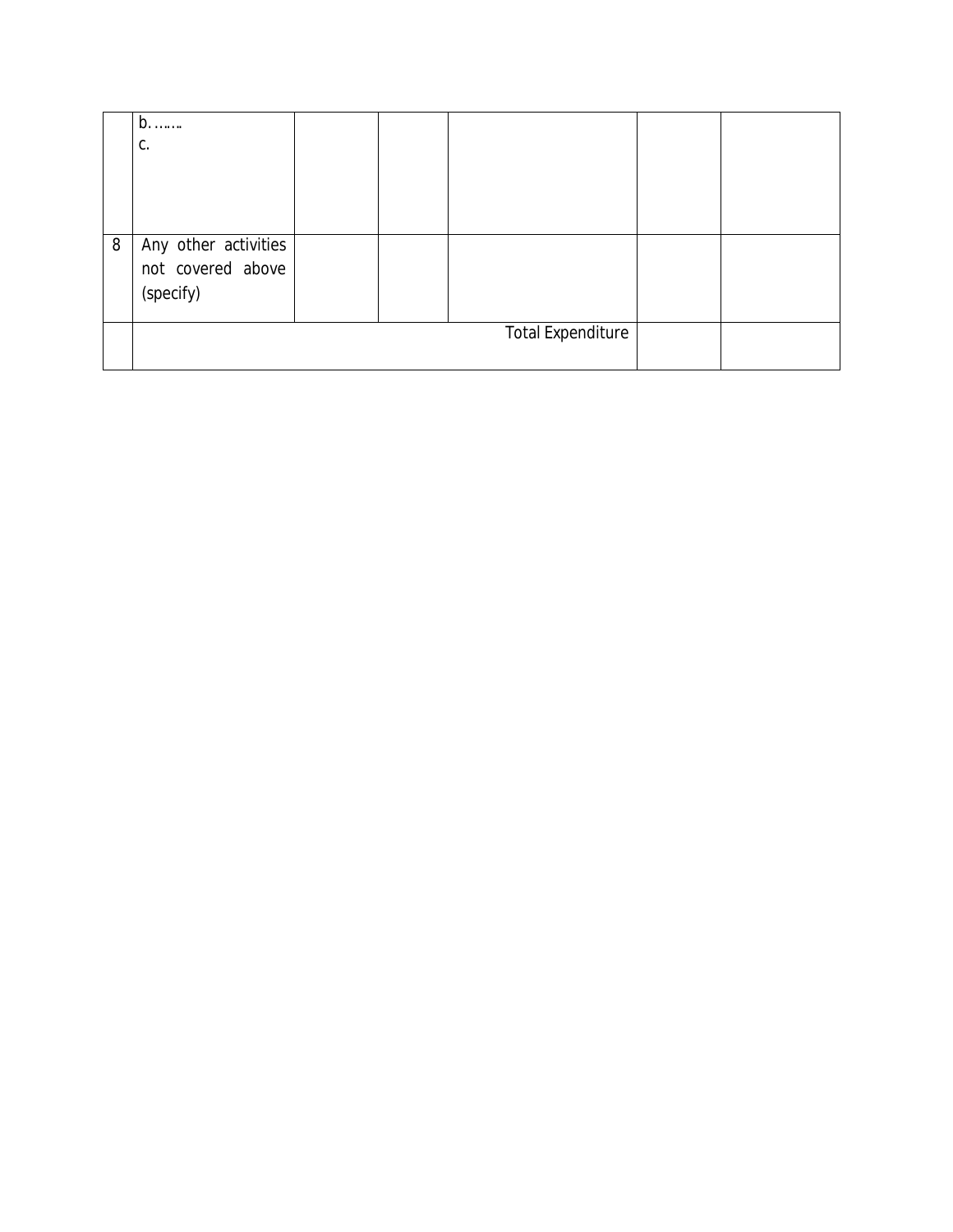## **MONTHLY PROGRESS REPORT FOR HARD INTERVENTIONS**

| a.               | Name of the Cluster:                              |                            |  |  |
|------------------|---------------------------------------------------|----------------------------|--|--|
| b.               | Report for                                        | (month),  (Year)           |  |  |
| C.               | Date of Admn Approval                             |                            |  |  |
| j.               | Proposal submitted by                             |                            |  |  |
| d.               | <b>Implementing Agency</b>                        |                            |  |  |
| е.               | Project Cost (Rs in lakh)                         | Land                       |  |  |
|                  |                                                   | <b>Building</b>            |  |  |
|                  |                                                   | Plant and Machinery        |  |  |
|                  |                                                   | Preoperative & Preliminary |  |  |
|                  |                                                   | Margin for Working Capital |  |  |
|                  |                                                   | Contingencies              |  |  |
|                  |                                                   | Total                      |  |  |
| $\overline{f}$ . | Funding Details (Rs in                            | Gol (Ministry of MSME) :   |  |  |
|                  | lakh)                                             | <b>State Government</b>    |  |  |
|                  |                                                   | SPV                        |  |  |
|                  |                                                   | Loan                       |  |  |
|                  |                                                   | Total                      |  |  |
| g.               | Major Interventions<br>(facilities being created) |                            |  |  |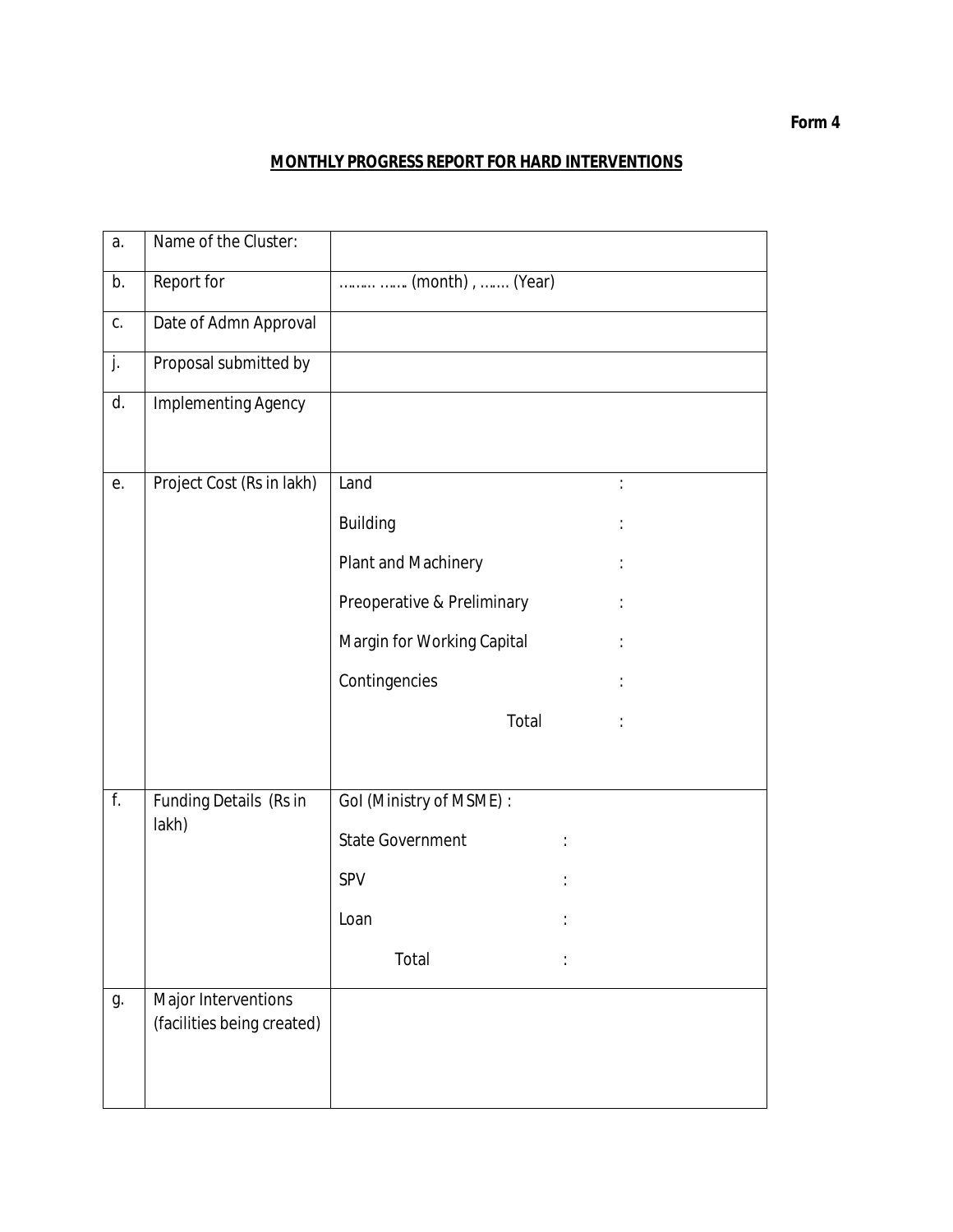| h. | <b>Implementation Period</b>                     |  |
|----|--------------------------------------------------|--|
| i. | <b>Contact Details of SPV</b>                    |  |
| j. | Concerned Official in<br><b>State Government</b> |  |

# **Status of implementation of activities**

|    | <b>Activities</b>                                                 | <b>Scheduled</b><br>date<br><b>of</b><br>completion | <b>Actual Date</b><br><b>of</b><br>completion | <b>Progress</b><br>as<br>on date | <b>Remarks</b> |
|----|-------------------------------------------------------------------|-----------------------------------------------------|-----------------------------------------------|----------------------------------|----------------|
| 1. | Acquisition of land in<br>the name of SPV                         |                                                     |                                               |                                  |                |
| 2. | NOC from Regulatory<br>Authority including<br>pollution clearance |                                                     |                                               |                                  |                |
| 3. | Construction of<br>building                                       |                                                     |                                               |                                  |                |
| 4. | Singing of Tripartite<br>Agreement                                |                                                     |                                               |                                  |                |
| 5. | Opening of SPV Specific<br>Account                                |                                                     |                                               |                                  |                |
| 6. | Receipt of State                                                  |                                                     |                                               |                                  |                |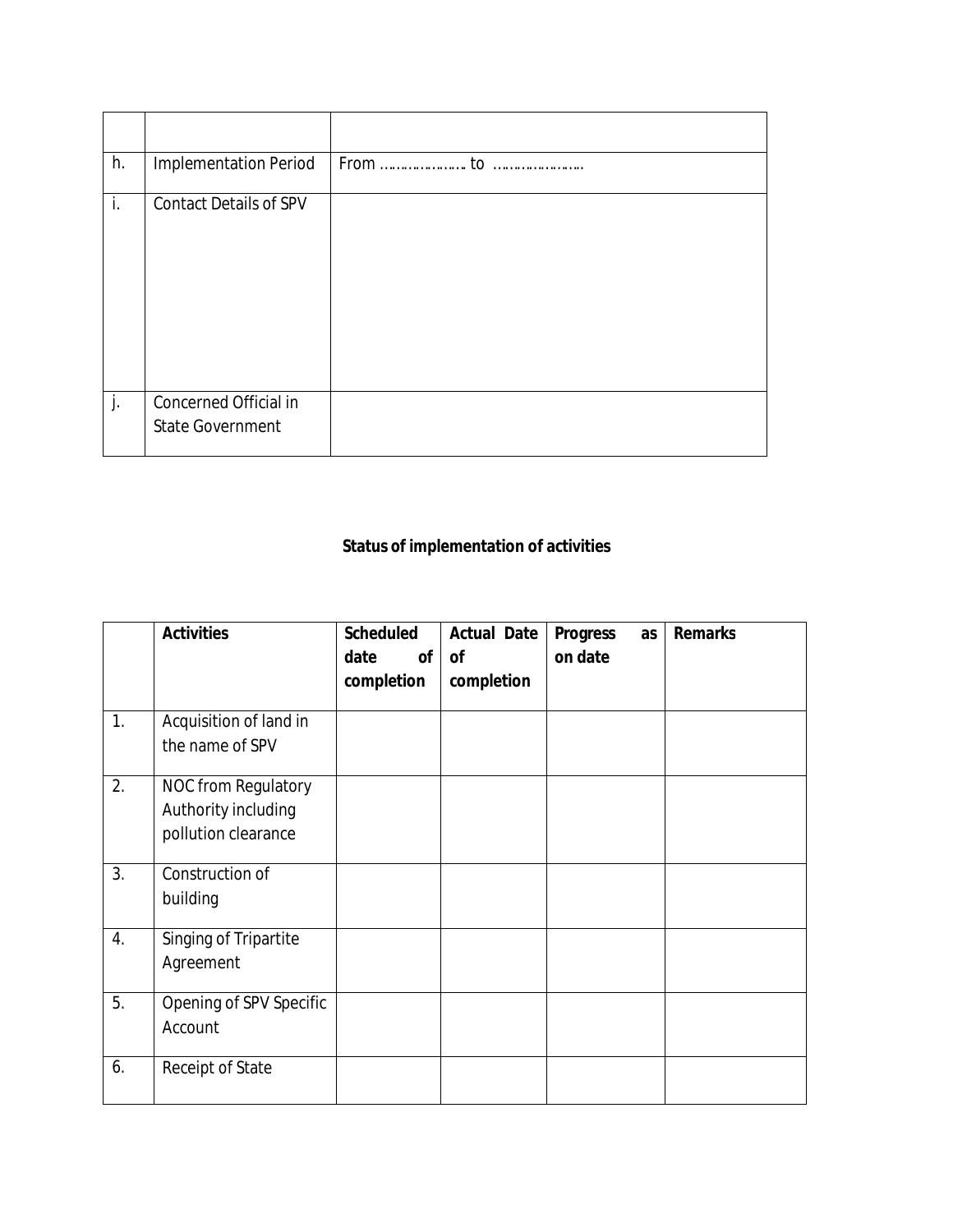|     | Govtcontribution                                                                          |  |  |
|-----|-------------------------------------------------------------------------------------------|--|--|
| 7.  | Receipt of SPV<br>contribution                                                            |  |  |
| 8.  | Constitution of<br><b>Purchase Committee</b>                                              |  |  |
| 9.  | <b>Finalizing Machinery</b><br>and inviting tenders                                       |  |  |
| 10. | Arrangement for<br>Power, water supply                                                    |  |  |
| 11. | Receipt of 1 <sup>st</sup> Gol<br>Installment                                             |  |  |
| 12. | Submission of<br>Utilization certificate,<br>Inspection report &<br>Expenditure statement |  |  |
| 13. | Receipt of 2 <sup>nd</sup> Gol<br>Installment                                             |  |  |
| 14. | Submission of UC,<br>Inspection report &<br>Expenditure statement                         |  |  |
| 15. | Installation of<br>machinery                                                              |  |  |
| 16. | Operationalization                                                                        |  |  |
| 17. | Handing over to SPV                                                                       |  |  |
| 18. | Release of Balance Gol                                                                    |  |  |
| 19. | Problems (if any)                                                                         |  |  |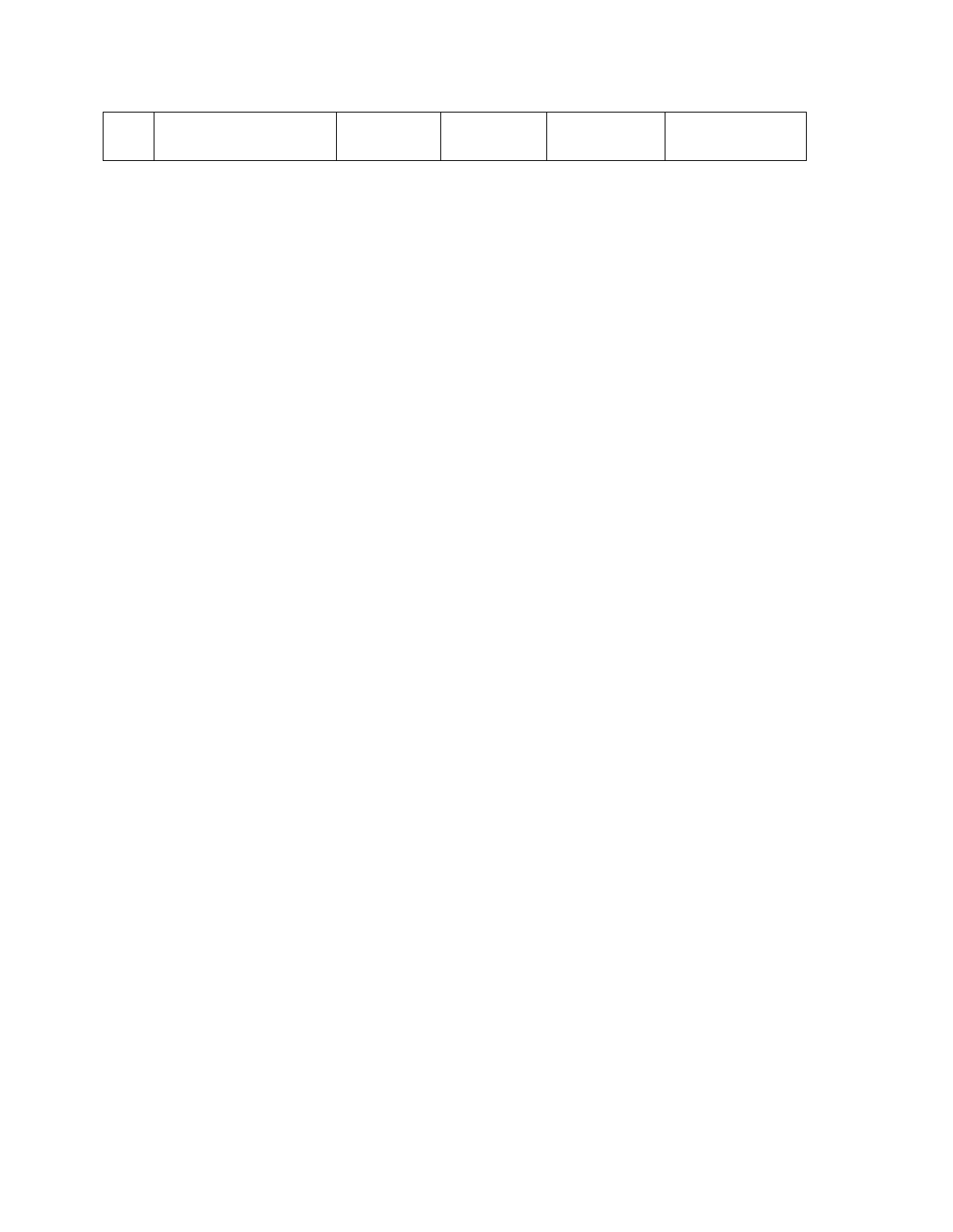## **MONTHLY PROGRESS REPORT FOR INFRASTRUCTURE**

| 1. | Name of the project:                              |                          |
|----|---------------------------------------------------|--------------------------|
| 2. | Report for                                        | (month),  (Year)         |
| 3. | Date of Approval                                  |                          |
| 4. | Project Cost                                      |                          |
| 5. | Funding Details (Rs in lakh)                      | Gol (Ministry of MSME) : |
|    |                                                   | <b>State Government</b>  |
|    |                                                   | Loan                     |
|    |                                                   | Total                    |
| 6. | Major Interventions (facilities<br>being created) |                          |
| 7. | Implementation Period                             |                          |
| 8. | <b>Implementing Agency</b>                        |                          |
| 9. | <b>Concerned Official in State</b><br>Government  |                          |

## **STATUS OF IMPLEMENTATION OF ACTIVITIES**

|   | <b>Activity</b>              | <b>Expected</b><br>date<br><b>of</b><br>completion | <b>Progress</b> | Expendi<br>ture | <b>Remarks</b> |
|---|------------------------------|----------------------------------------------------|-----------------|-----------------|----------------|
|   | Land filling/ boundary wall  |                                                    |                 |                 |                |
| 2 | Construction/Repair of roads |                                                    |                 |                 |                |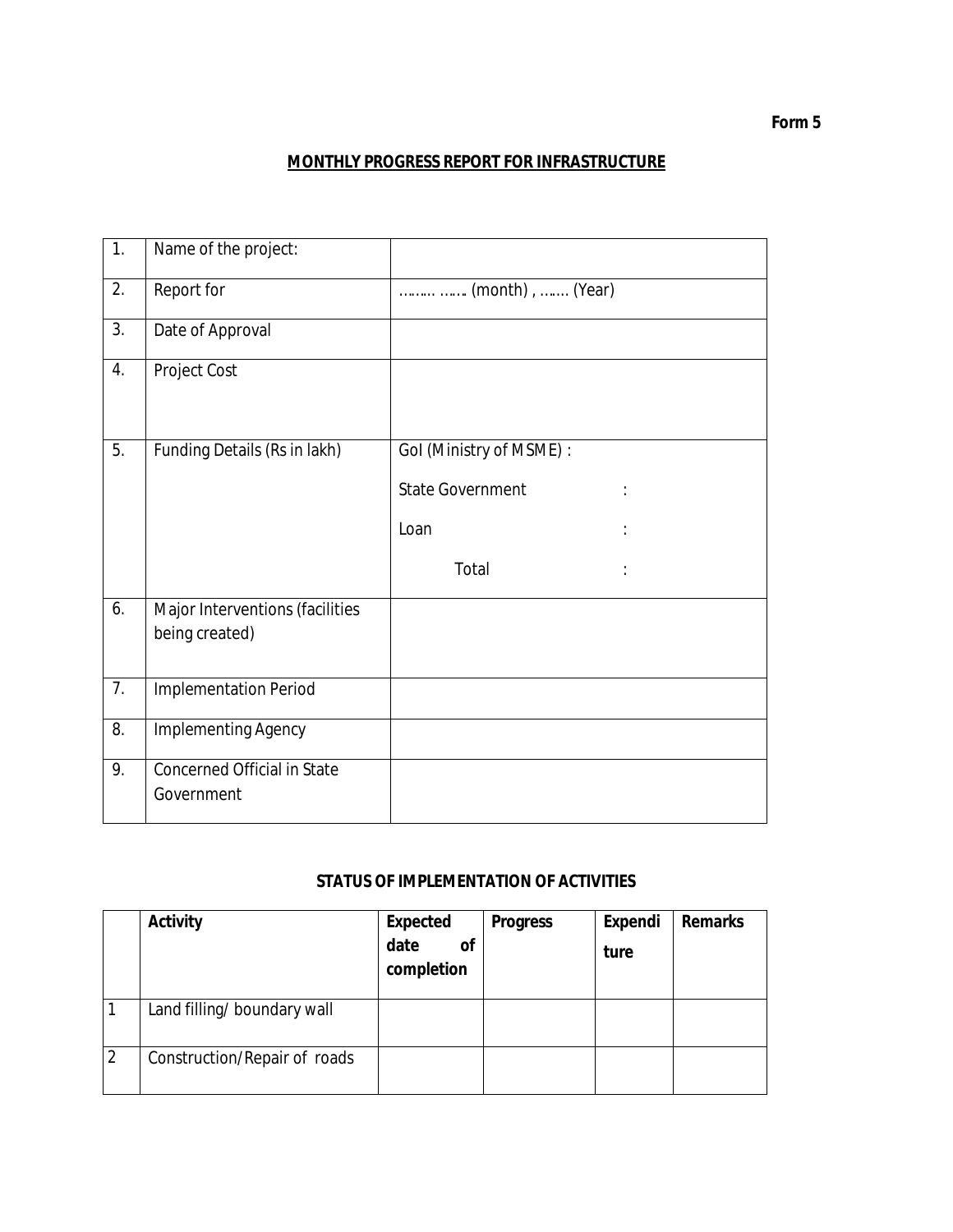| $\overline{3}$  | Road side greenery & social<br>forestry |  |  |
|-----------------|-----------------------------------------|--|--|
| $\overline{4}$  | Water supply                            |  |  |
| $\overline{5}$  | <b>Water Harvesting</b>                 |  |  |
| 6               | Drainage                                |  |  |
| $\overline{7}$  | Power                                   |  |  |
| 8               | Others (Sanitary etc)                   |  |  |
| $\overline{9}$  | Administrative office                   |  |  |
| 10 <sup>1</sup> | Telecommunication                       |  |  |
| $\overline{11}$ | <b>Conference Hall</b>                  |  |  |
| $\overline{12}$ | <b>Bank /Post office</b>                |  |  |
| 13              | Raw material depot, Marketing<br>outlet |  |  |
| $\overline{14}$ | First Aid, etc.                         |  |  |
| 15              | Effluent treatment & disposal<br>system |  |  |
| 16              | Contingency & Preoperative              |  |  |

# **PROGRESS REPORT ON IMCs,EDPs,ESDPs,MDPs,for the current financial**

# **2010-11**

| $-$<br>. .<br>eal<br>м<br>. | . . |
|-----------------------------|-----|
|                             |     |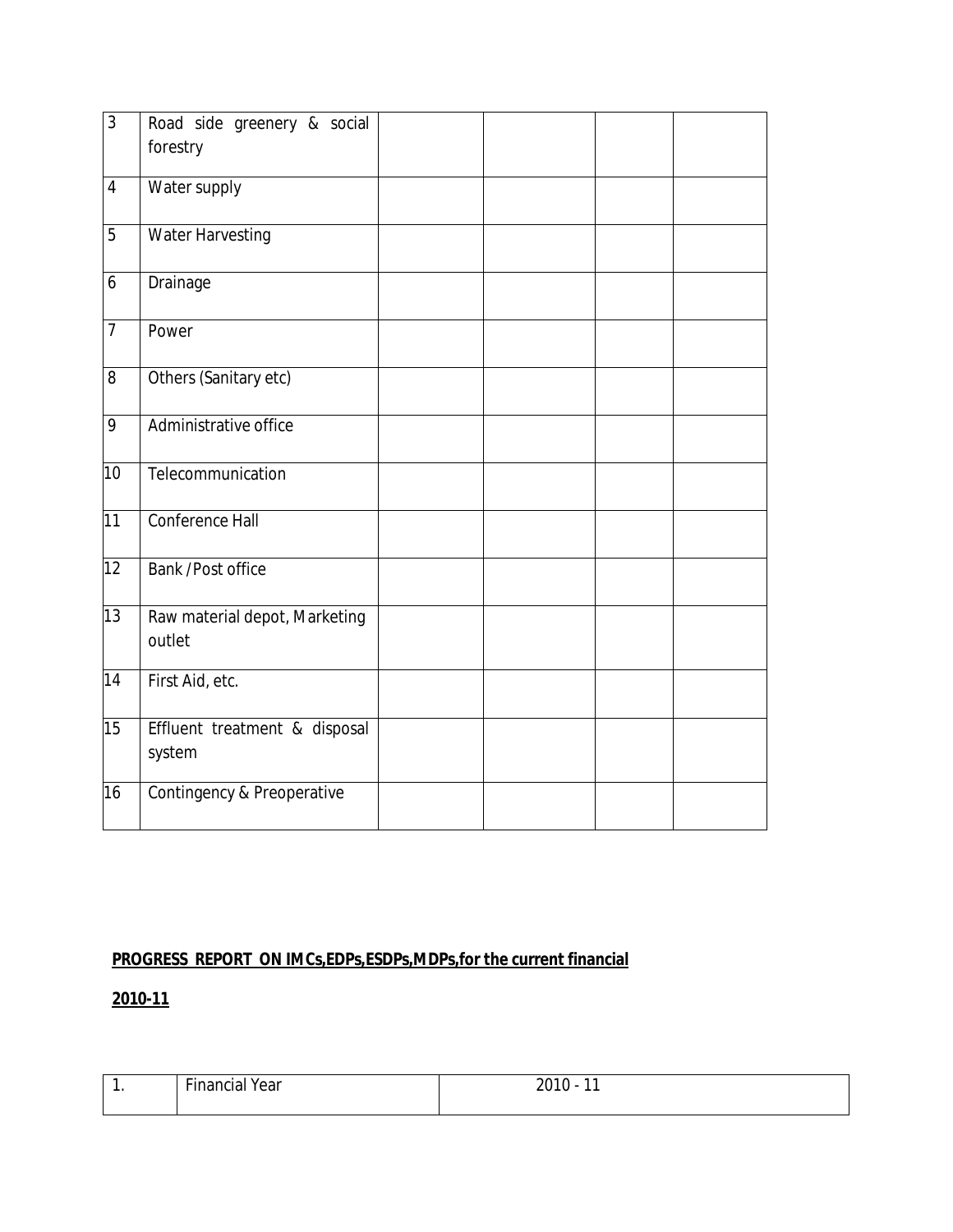| 2.               | Programme              |                 |
|------------------|------------------------|-----------------|
| 3.               | MSME-DI                | MSME-DI, Imphal |
| 4.               | Target                 |                 |
| 5.               | Course                 |                 |
| 6.               | From Date              |                 |
| 7.               | To Date                |                 |
| $\overline{8}$ . | Venue                  |                 |
| 9.               | Sponsored              |                 |
| 10.              | sponsored by           |                 |
| 11.              | Sanction No.           |                 |
| 12.              | <b>Amount Sanction</b> |                 |
| 13.              | Date of Sanction       |                 |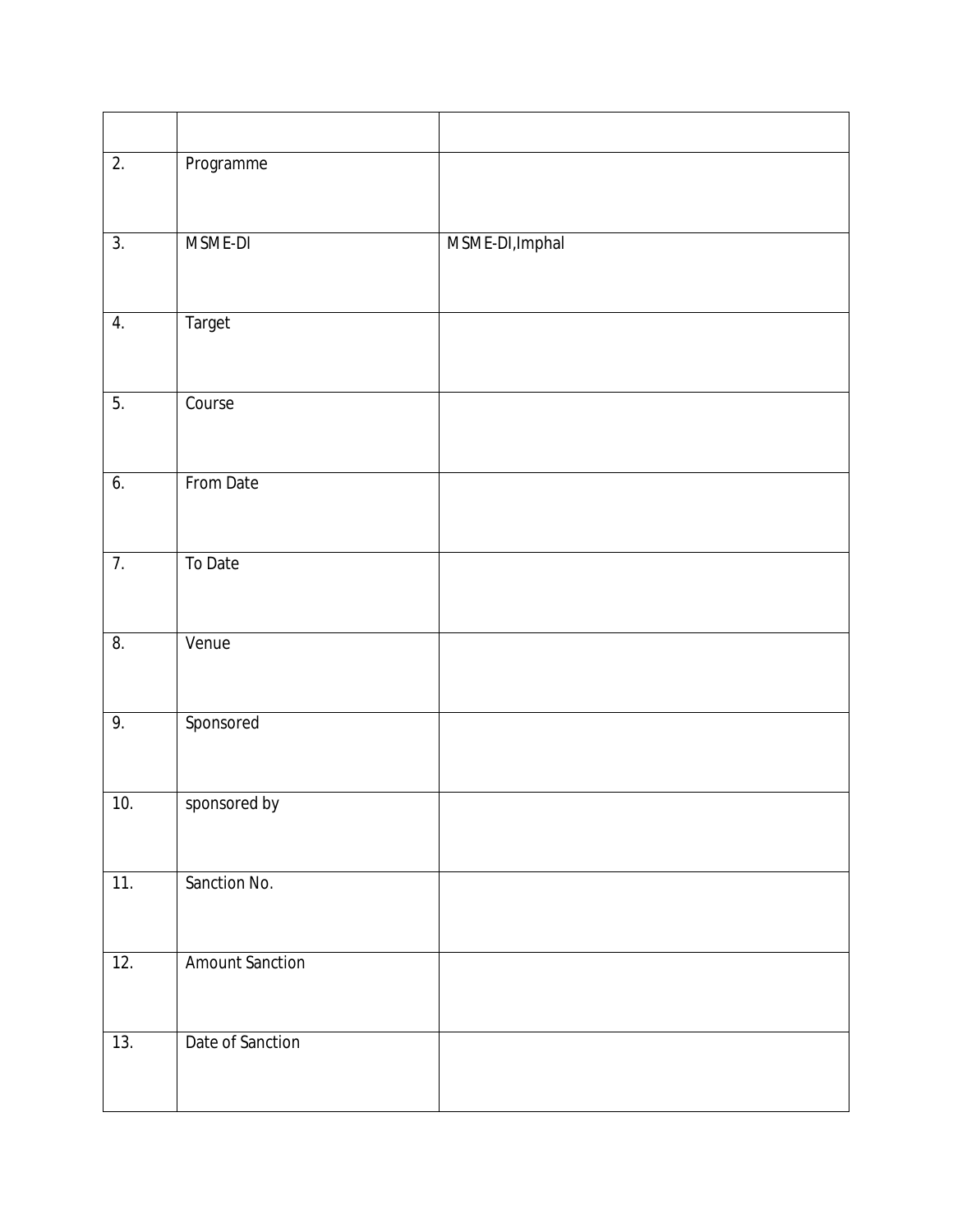| 14. | Expenses incurred |  |
|-----|-------------------|--|
| 15. | Revenue Earned    |  |
|     |                   |  |
| 16. | Trade Code        |  |
| 17. | Remarks           |  |

| Gender | <b>SC</b> | <b>ST</b> | `OBC | PH | <b>Muslim</b> | Christian | others | <b>Total</b> |
|--------|-----------|-----------|------|----|---------------|-----------|--------|--------------|
|        |           |           |      |    |               |           |        |              |
|        |           |           |      |    |               |           |        |              |
|        |           |           |      |    |               |           |        |              |
| Men    |           |           |      |    |               |           |        |              |
| Women  |           |           |      |    |               |           |        |              |
|        |           |           |      |    |               |           |        |              |
|        |           |           |      |    |               |           |        |              |

# **VDP REPORT FORMAT**

## **FOR SUBMITTING REPORT OF NVDP/SVDPs CONDUCTED BY MSME-DIs**

| SI.No. | <b>Particulars</b>              | Information/Report |
|--------|---------------------------------|--------------------|
|        | Name and Address of the MSME-DI |                    |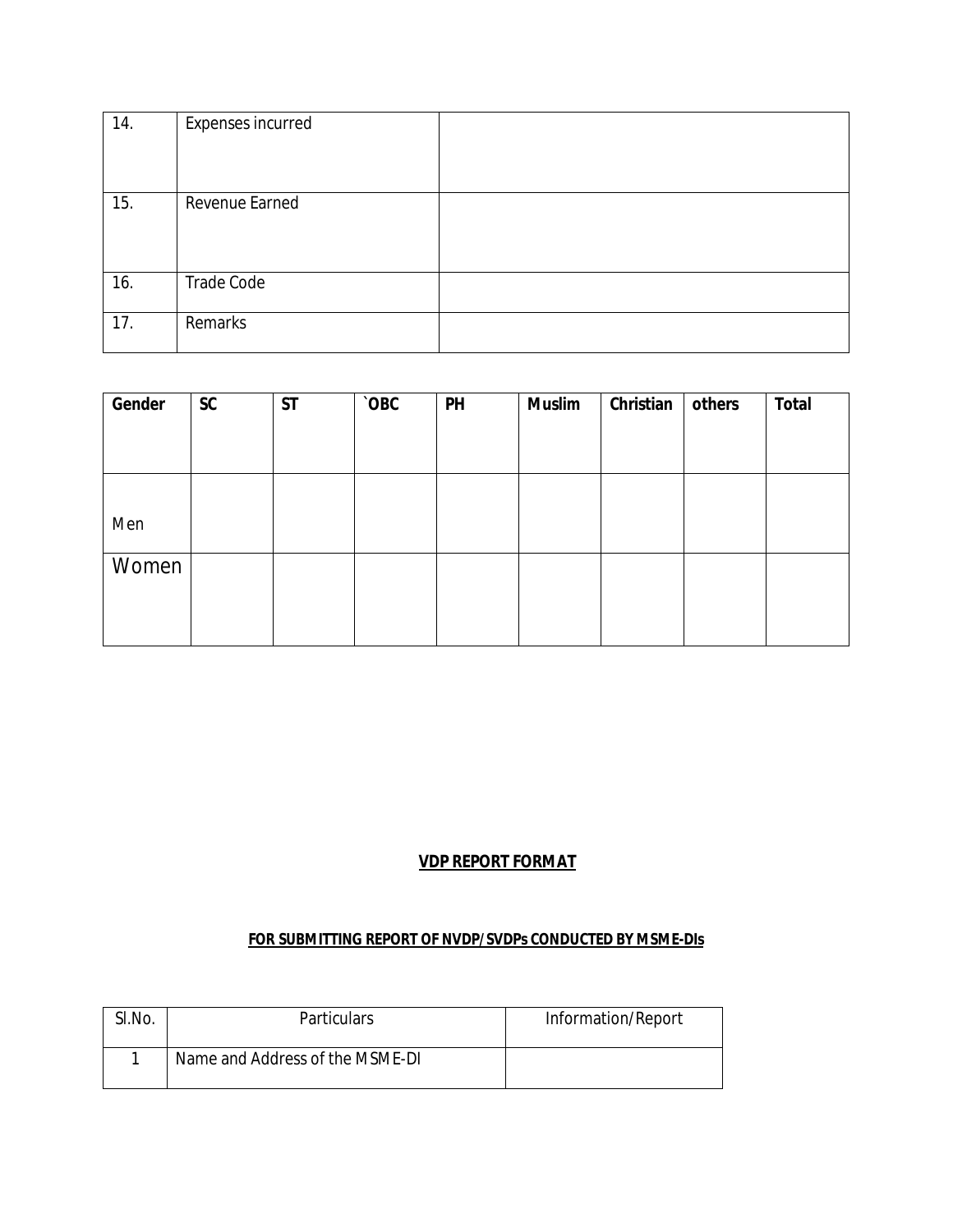| $\overline{2}$ | Phone/Fax/E-Mail                                                                                    |  |
|----------------|-----------------------------------------------------------------------------------------------------|--|
| 3              | Name of the Director                                                                                |  |
| $\overline{4}$ | Name, Designation, Phone Nos. of the VDP Co-<br>ordinator                                           |  |
| 5              | DC Office Sanction Order No. and Date                                                               |  |
| 6              | <b>Sanctioned Amount</b>                                                                            |  |
| 7              | Date of the Programme and duration                                                                  |  |
| 8              | Venue of the VDP                                                                                    |  |
| 9              | Name and Addressess of supporting Agencies                                                          |  |
| 10             | Total No. of Participants with Breakups<br>(Micro, Small and Medium)                                |  |
| 11             | CPSU's/SPSU'S/Minsitries/Other Large Scale<br>Sectors participated<br>Give Name and Address of them |  |
| 12             | Seminars, if any conducted in VDP                                                                   |  |
| 13             | Business enquiry generated                                                                          |  |
| 14             | Enclose a few important photographs of the<br>programme                                             |  |
| 15             | Enclose a brief note about the programme                                                            |  |
| 16             | Total No of Stalls(enclose a copy of stall<br>layout)                                               |  |
| 17             | Souvenir enclose a copy                                                                             |  |
| 18             | Enclose a List of Participants with their<br>addresses<br>(SC/ST/Min./Women/Others)                 |  |
| 19             | Total no. of visitors to the Exhibition                                                             |  |
| 20             | Expenditure Incurred, (Enclose head wise                                                            |  |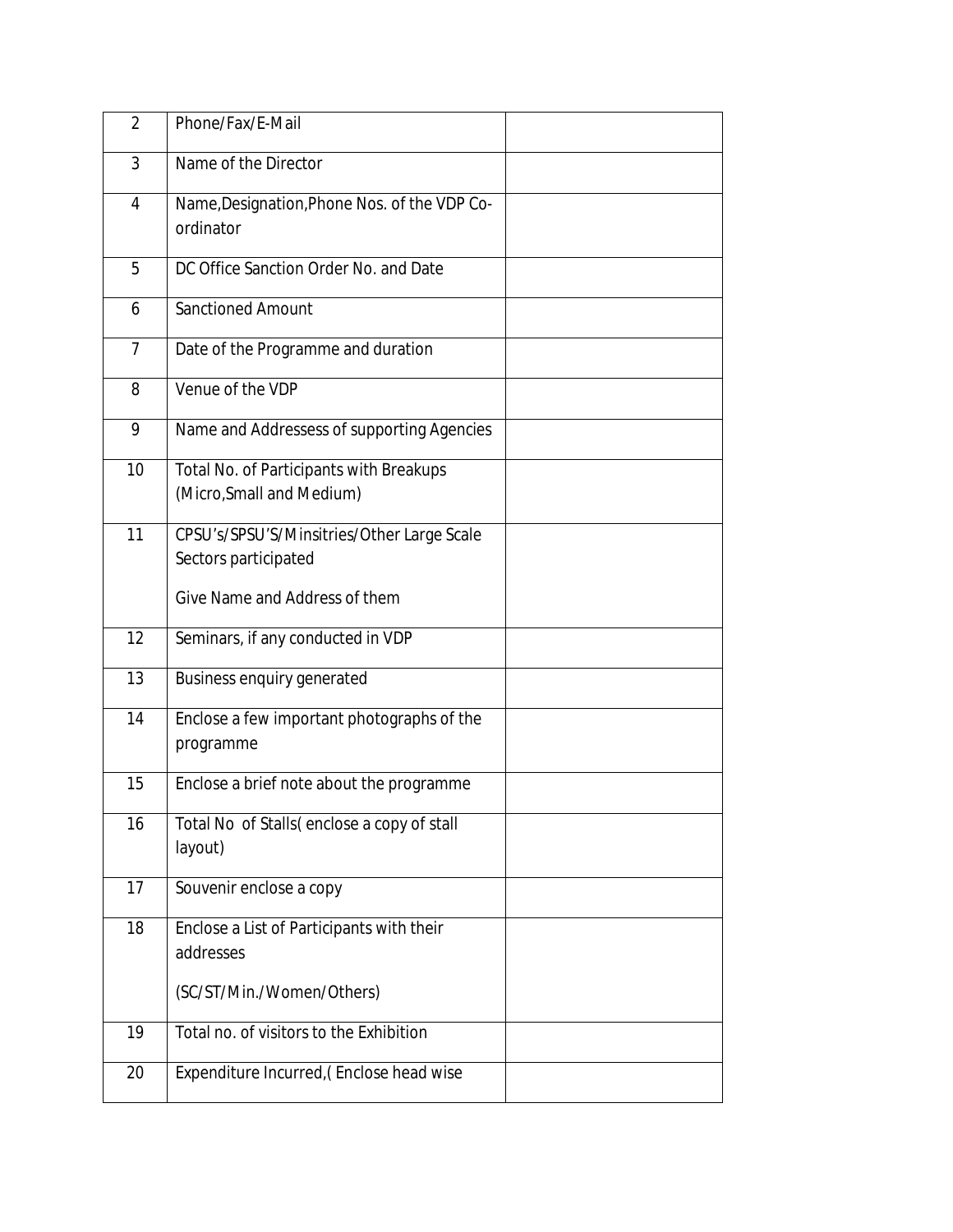|    | expenditure statement.)                                                                                                                                                                                 |  |
|----|---------------------------------------------------------------------------------------------------------------------------------------------------------------------------------------------------------|--|
| 21 | Recovery made during the programme in<br>value and percentage                                                                                                                                           |  |
| 22 | Analysis Report of Feed Back Reports of the<br>participants. Enclose a format of Feed Back                                                                                                              |  |
| 23 | Comparison of this VDP with previous VDPs<br>(atleast for the past 5 years) Sanctioned<br>Amount, Duration, Venue, No. of participants,<br>Recovery of expenditure, Business enquiry<br>generated etc., |  |
| 24 | Important Suggestions of the participants for<br>the improvement of the programme.                                                                                                                      |  |
| 25 | Any other information related to VDP                                                                                                                                                                    |  |
| 26 | Enclose a copy of the Invitation and<br>Programme Sheet                                                                                                                                                 |  |
| 27 | Proposal of NVDP/SVDP for 2012-13<br>Venue, tentative date, etc.,                                                                                                                                       |  |
| 28 |                                                                                                                                                                                                         |  |

Date: Case of the Director Case of the Director Case of the Director Case of the Director

**'Proforma' for Monthly Progress Report (MPR) of ISO-9000/14001/HACCP Scheme to be submitted by MSME-DIs**

Name of MSME-DI: …………………

Report for Month: ……………………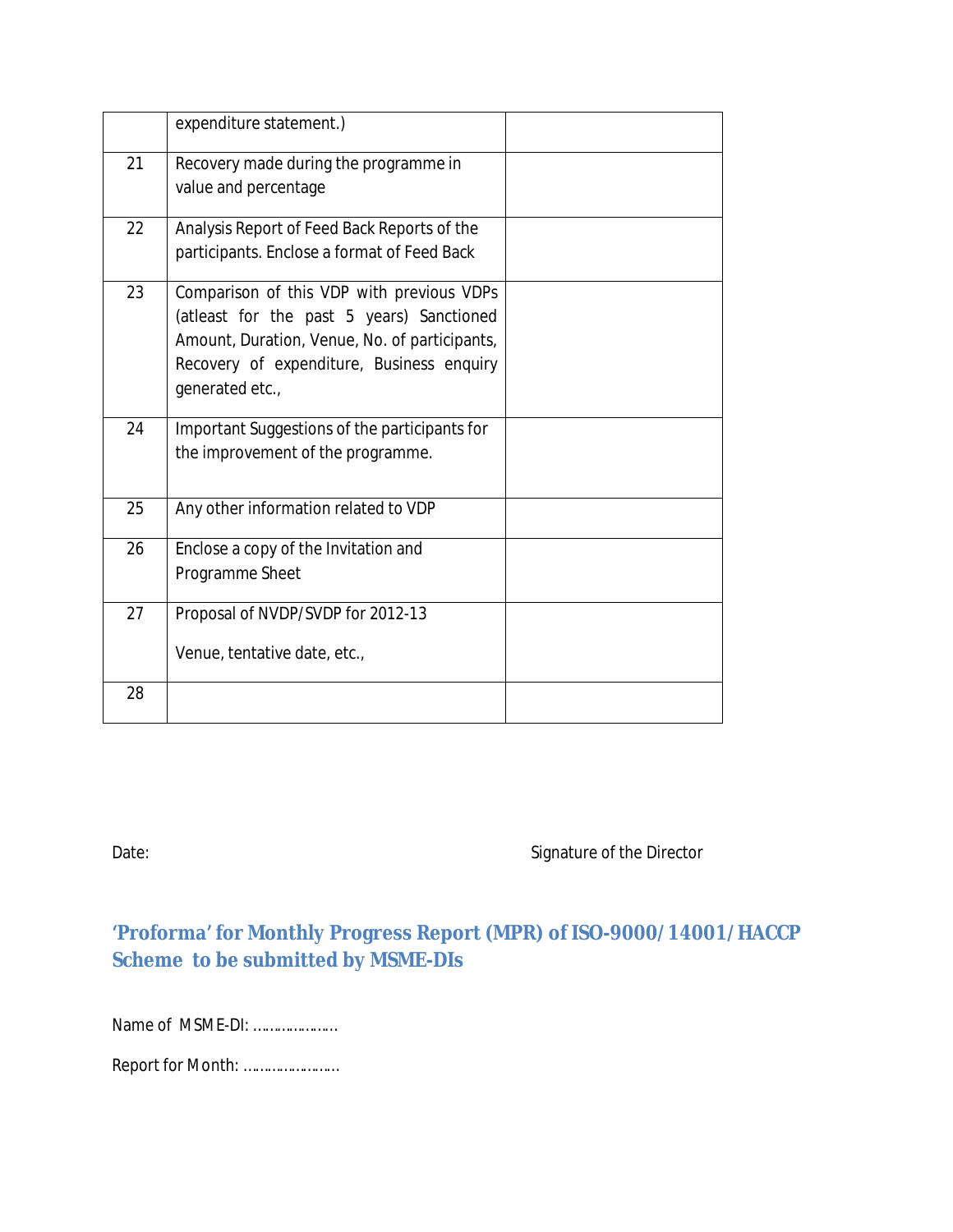(Rs. in

Lakh)

| Hea        | Allocati | No. of    | No. of    | No. of     | No. of    | Cumulati  | Amount     | Cumulat    | Fund         |
|------------|----------|-----------|-----------|------------|-----------|-----------|------------|------------|--------------|
| d          | on of    | applicati | applicati | applicati  | applicati | ve        | reimbur    | ive        | Balan        |
|            | Funds    | ons       | ons       | ons        | ons       | applicati | sed        | Amount     | ce up        |
|            |          | pending   | received  | processe   | reimburs  | ons       | during     | reimbur    | to           |
|            | for the  | up to     | during    | d during   | ed        | reimburs  |            | sed        |              |
|            | year     | month     | month of  | month      | during    | ed        | Month      |            | Mont<br>h of |
|            | $2011 -$ | $\cdots$  |           | $of \dots$ | month     | during    | $of \dots$ | up to      |              |
|            | 12       |           | .         |            | of        | up to     |            | Month      |              |
|            |          |           |           |            |           | month of  |            | $of \dots$ | (Rs.)        |
|            | (Rs.)    |           |           |            |           | .         |            |            |              |
|            |          |           |           |            |           |           |            |            |              |
|            |          |           |           |            |           |           |            |            |              |
|            |          |           |           |            |           |           |            |            |              |
| Gen        |          |           |           |            |           |           |            |            |              |
| <b>SCP</b> |          |           |           |            |           |           |            |            |              |
|            |          |           |           |            |           |           |            |            |              |
| <b>TSP</b> |          |           |           |            |           |           |            |            |              |
| Tot        |          |           |           |            |           |           |            |            |              |
| al         |          |           |           |            |           |           |            |            |              |
|            |          |           |           |            |           |           |            |            |              |

(Signed)

Director

MSME-DI

#### **NO. OF EMs FILED BY MICRO, SMALL & MEDIUM ENTERPRISES DURING THE MONTH OF SEPTEMBER, 2011 AND CUMULATIVE IN ORISSA**

|              | <b>Manufacturing</b>      | <b>Service</b>        | Total                 | <b>Total</b>         |
|--------------|---------------------------|-----------------------|-----------------------|----------------------|
|              | <b>Enterprises of the</b> | <b>Enterprises of</b> | <b>Enterprises of</b> | <b>Cumulative up</b> |
|              | Month                     | the Month             | the Month             | to date              |
| <b>Micro</b> | 114                       | 40                    | 154                   | 1100                 |